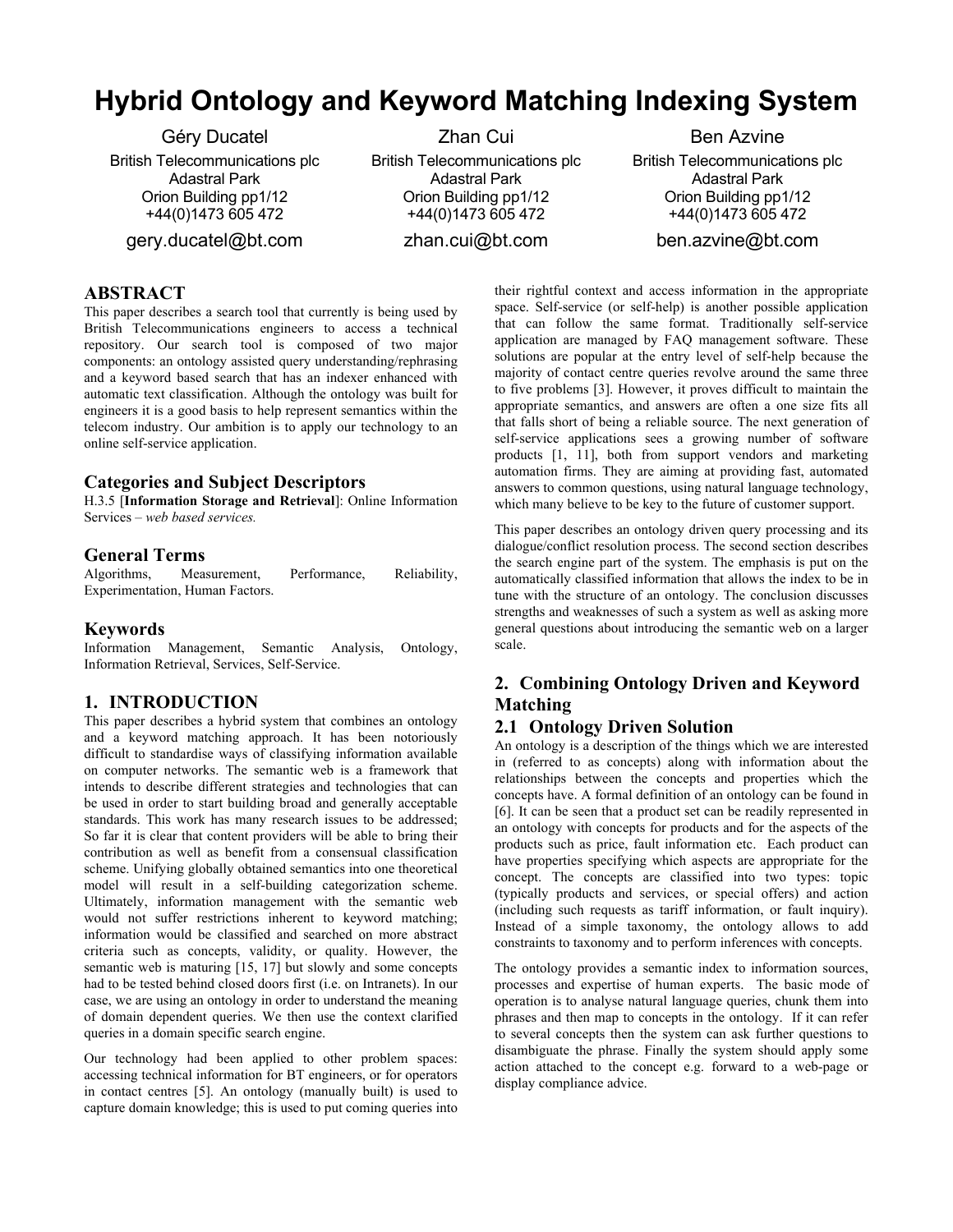#### *2.1.1 Phrase to Concept Mapping*

Phrase to concept mapping (seen on Figure 1 in the query processing stack) is a tool able to chunk phrases into separate input (which may be sentences, whole emails etc.) into smaller chunks which can be matched to concepts. Key phrases are identified on three possible basis: they are occurring within the text corpus, the exist in a dictionary (our system uses WordNet [16]), or they have been manually entered into a local dictionary. For each concept in the ontology there is an associated list of keyphrases which are related to the concept. Each key-phrase has an associated support of between 0 and 1 which corresponds to the relevance of the phrase to the concept. For example for the concept :action:fault: the relevant key-phrases might be: broken = 0.9, not working = 0.9, loose = 0.3, squeaky = 0.1.

In order to obtain a weighting different methods were tried. No satisfactory solution was identified. Therefore, most of the weighting is done manually. Amongst the solutions tried the most promising one consisted of adapting a *tf.idf* type of weighting scheme to keyword co-occurrence were the *idf* part is replaced by the sum of all co-occurrences throughout the text corpus. This weight can be normalised to a number between 0 and 1. However, tests showed that only one word in three was associated with some relevant context. Therefore, no real automatic solution has been found using word frequency based techniques.

The fuzzy-concept mapping connects phrase chunks to concepts in the ontology. At any given time the concept-mapping may consider a number of concepts to be activated, each of which will have an associated support. The concept-mapping uses the context-phrase database to match input chunks to phrases or patterns in the context-phrase database. The concept-mapping aggregates the supports for each activated concept during the customer communication.

#### *2.1.2 Concept and Resource Editor*

The concept editor allows an administrator to add new concepts to the system. This involves selecting a place in the hierarchy to add the concept adding a name and corresponding context phrases with supports. This can be done manually or semi-automatically. In the latter case, the administrator specifies a set of documents which describe the concept. Using query expansion techniques using synonyms and manually added domain knowledge, the system then suggests where the concept should be placed in the ontology and which key-phrases should be associated with it. The user can accept or amend these as desired.

#### *2.1.3 Query Engine and Query Processing*

Upon receiving customer queries such as natural language queries and emails, phrase chunks are broken into real keywords and keyphrases, typically n-grams taken from the input where  $n < 5$  [13]. The n-grams are compared to phrases in the fuzzy conceptmatcher and a list of matching concepts with corresponding supports is found and, in the case of returning queries (a returning query is one that has been refined by the users during a query dialog process), used to update the list of current concepts, typically by summing the supports of the current concepts with those of the new concepts. Therefore the weight of returning concepts is incremented and it is possible to rank the concepts found iteratively.

The action selector looks for concepts of two types: task and non task. Tasks are abstract concepts e.g. fault, sales, pricing, overview etc. Each task can be associated with some non-tasks. For example a task called "broadband" will be associated with action concepts including "buying/tariffs", "reporting fault", "self-service", and "billing". The current Task item is considered to be that with the maximum support. Each topic is explicitly linked to a number of actions within the ontology. Based on which action concepts are found in the query the system selects appropriate topic/action pairs. In the case where the action concept cannot be isolated a default show\_general\_information is assumed.

The ontology also contains information about whether a topic/action pair concept is appropriate, or whether further dialogue with the user is necessary to narrow down to the precise concept. For example, it is appropriate to apply the action show general information to internet access, but not the action sell since the customer must first choose between dial up, midband and broadband. In this case the concept resolution dialogue presents the user with a list of possible child nodes, which the user can select. It repeats this until an appropriate node is found (typically this will be a leaf-node). Therefore it is important to link the right actions to the right topics in the ontology. This problem is inherent to ontology design and can make maintenance difficult.

## **2.2 Handing Queries Over to a Keyword Matching Strategy**

Once a query has been disambiguated and even augmented with appropriate keywords it can be handed over to a search engine that is designed to pinpoint information. Classifying documents has been covered in numerous publications from automatic systems [9] using support vector machines. Bayesian classifiers [14] or at the other end of the spectrum, there are sophisticated systems using ontology based classification [8]. The solution presented here is a compromise between an automated system and a fully configurable one. The main advantage is that it allows for simple set up and low maintenance. Furthermore, classification is also exploited to help improve the searching process. The spirit of this approach is to be powerful and user friendly to both users and administrators.



**Figure 1: Overview of application.** 

Figure 1 shows an overview of the system. There are three major sections: at the top the databases, to the right the indexing system (shown as a list of different indexes) and to the left the query processing stack that receives a user query and returns answers whilst interacting with the bottom database containing all the personalisation and collaborative information (these two aspects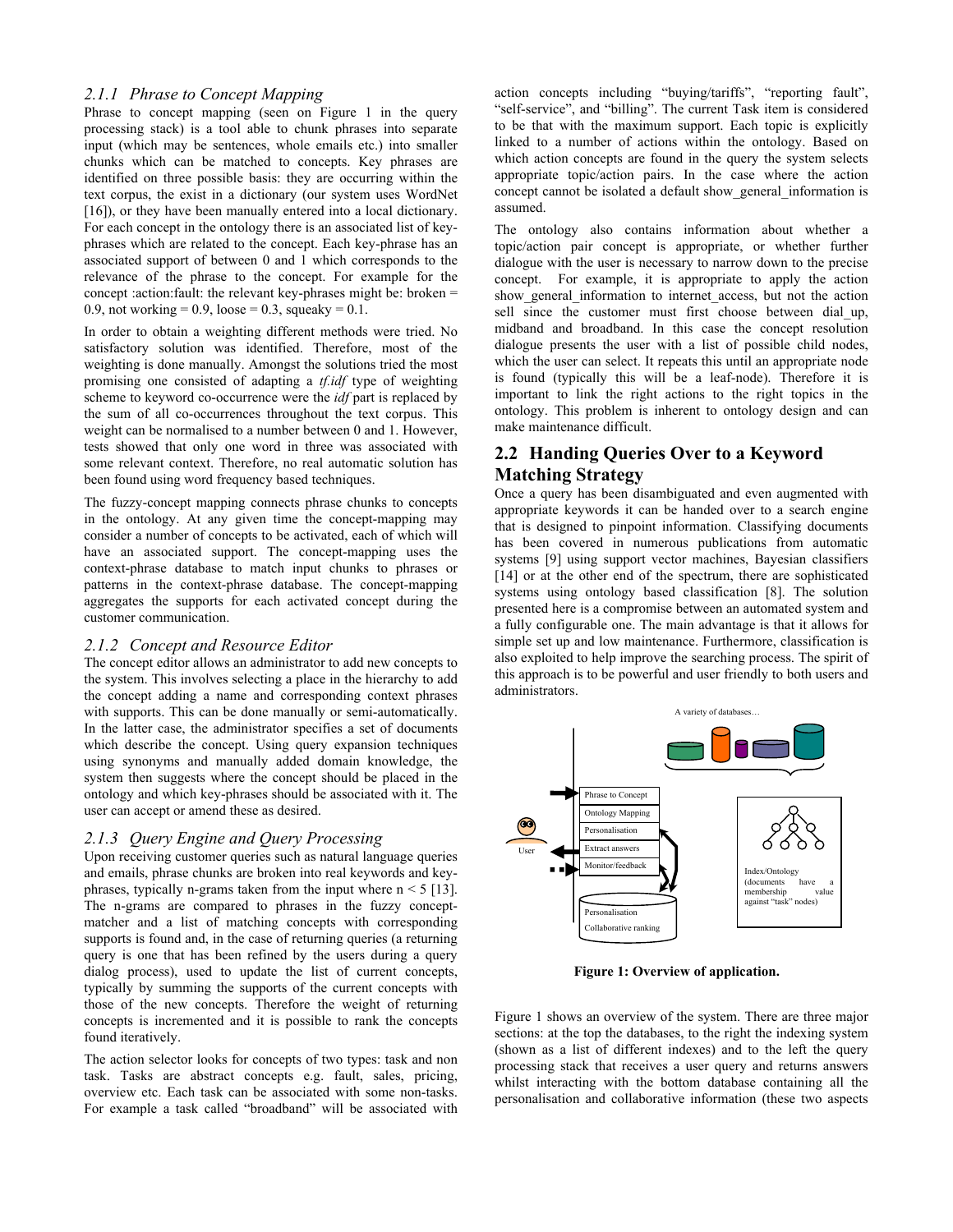are not discussed in this paper, this work is discussed in [7]). Broadly speaking personalisation consists of associating keywords (from viewed documents) and repeatedly used query terms to individual users, and then using these keywords to enrich subsequent queries. Collaborative information is a way of exploiting this information for the benefit of other users, where frequent queries (from different users) are associated with good results (obtained from explicit feedback or moderated as in an FAQ system). The following sections describe the three main components of this system.

#### *2.2.1 Database wrappers*

This application has methods of extracting simple text from individual PDF files, databases or HTML. The indexer also extracts meta data (only found in HTML documents so far). This helps re-enforce the categorisation algorithm because manually provided information is considered more relevant than other keywords.

#### *2.2.2 Indexing system*

The indexing system is what gives this solution its specificity. First, documents are cut into series of small texts. At the moment they are chunked using known structure elements, for PDF files, it indexes pages separately, and for HTML it uses anchor tags as separators. This technique has two advantages, first, the index only refers to small pieces of text therefore queries can bring not only documents but precise location information.

Because the index is classified precision is necessarily increased, this requires the interface to support classified search. It is worth mentioning that in its current state, FocusSearch supports overlapping categories, and also, the ranking solution can include result hits from different categories. This happens because ranking is an aggregated value. Therefore, hits from outside of the queried categories can be listed albeit they will typically show a low relevance value.

#### *2.2.3 Categorisation algorithm*

The current data set is composed of technical files and health and safety information representing about 50MB (other techniques to obtain data automatically have been discussed in [4]). There are short and long documents (especially the health and safety section and the drivers handbook). Content providers identified the following categories: "safety", "repair", "provision", and "quality". These categories match the "non-task" concepts described in the section about the ontology. They describe generic concepts that users are likely query. Two other categories, overview, and general are provided for convenience. The former (overview) helps find menu pages, and the latter (general) is a fall-back solution for when categorisation is not helpful. Content providers also provided initial keywords to start the categories. In order to improve the classification, the algorithm has to help maintain these keyword lists following these three objectives.

In this implementation there are few leaf nodes, using a larger ontology would require a more complex classification able to manage class inheritance. This classifier has to be able to achieve an overlapping and not necessarily complete categorisation. Documents can hold multilateral information, therefore, themes (categories) can be densely or sparsely distributed within a document; for example, one of the categories created for this implementation is "safety". This type of information is often found as a recurrent theme interweaved within technical documents throughout the text corpus. The categorisation help

group such dispersed themes together allowing homogenous compounded views.

A list of keywords is associated with every category. The algorithm uses these terms to find out if a document belongs to a category by measuring their frequency against a confidence threshold (which may vary depending of the nature and size of the data set). The solution returns, for every keyword in the category, the *tf.idf* value of a match in the document. However, this value is also modified by an importance factor attached to the keyword. This factor is either set up manually and can also vary depending on whether a keyword is found in text or in meta data (so long as the document supports meta data). This weighting is described in a section below. These values are added up and measured against a confidence threshold set manually. Therefore, the classifier can only perform so long as it has good keywords.

This section describes how to maintain these keyword lists, i.e. remove, add and weigh keywords. There can also be some special categories that require ad hoc techniques. The application is able to single out menu pages such as table of content or HTML hypertext menus (linking to different sub sections in a text). Being able to index these pages separately is valuable because unsuccessful queries can be given a second chance, by finding the appropriate menu page. The current solution consists of identifying known pattern structures both in PDF and HTML. For example, PDF document table of contents are normally found within the first few pages and consist of bullet points. This is analogous to work described in [12], making use of hyperlinks to extend the reach of document indexing.

In order to improve the classification, the algorithm has to help maintain these keyword lists following these three objectives:

- Uncover keywords that can or should be removed.

- Discover new keywords

- Assign a weighting system to reflect keywords' relative importance.

There are strong benefits in involving content providers (in our case, people from whom data was actually generated from) in the deployment phase. They are knowledgeable about key issues such as domain dependent vocabulary, rightful classification, and data maintenance processes. Once the application is set up, some manual tuning is possible (e.g. more knowledge such as acronyms and jargon can be added, or more key terms can describe existing categories) therefore maintenance is minimal.

#### *2.2.4 Uncovering keywords that contributes poorly to the classification*

For the algorithm to be able to run the categorisation has to be performed once with the manually chosen keywords. Once the categories exist the algorithm can measure in which category between poor, medium, and good a keyword is classified. The algorithm uses keyword co-occurrence frequency. The probability of a keyword *k* to belong to a category *c* (poor, medium, and good):

#### *P(c)=n/d*

Where *d* is the number of documents in a given category and where *c* is one of three possible values: poor, medium, and good. If *c* is poor, *n* is the frequency of *k* not co-existing (found in the same document) with any other keywords of its category. If *c* is medium, *n* is the frequency of all combinations of *k* and any other keyword from the same list. If *c* is good, *n* is the frequency of all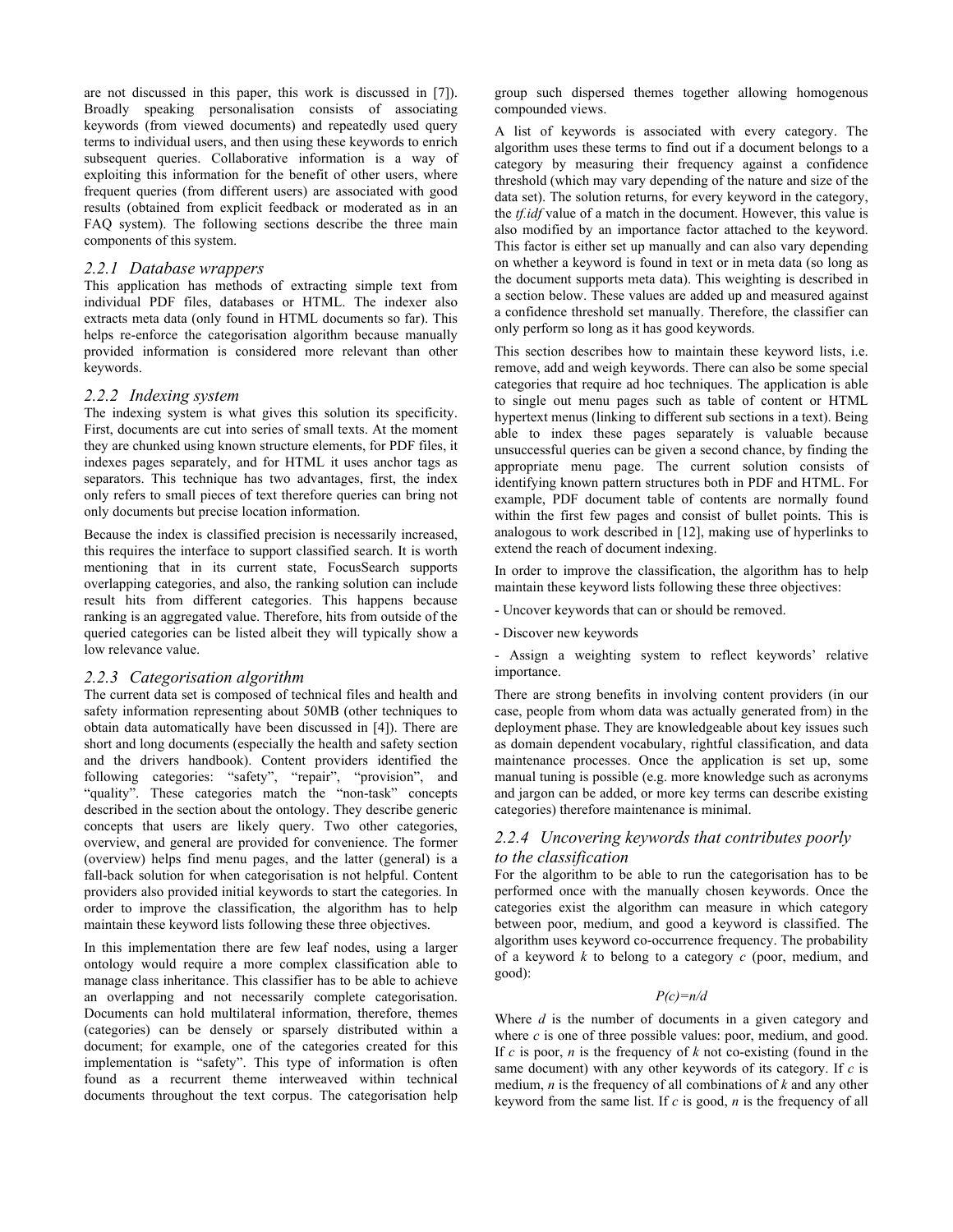combination of this keyword and any other two keywords. The category with the highest experimental probability is the winning one. In the light of this keywords' quality measure, an administrator can be assisted in removing irrelevant keywords. However this task cannot be automated. There is no evidence that low co-occurrence is detrimental to the quality of the classifier, it is only an indication.

#### *2.2.5 Discovering new keywords*

Again based on the assumption that co-existing keywords help indicate a connection to a category. A pre-processing step consists of extracting a complete picture of key terms (keywords, and phrases) co-occurrence. In order to avoid long computations a term co-occurs with another one so long as it is found in the same sentence. Already running this type of computation on the 50 MB of data can take several days with a recent PC. Initially two complementary strategies are used subsequently. First, WordNet is used to help highlight any instance. The second method consists of systematically computing the frequency of keywords following one another. This can highlight compounds of any size in the text corpus. A threshold as to how many times a key phrase should be found before it can be considered relevant is defined empirically, as a rule of thumb, it usually ends up being a number between five and ten. Key phrases discovered using the latter method can show noisy characteristics, nevertheless, they are very valuable because they are meaningful and often specific to the domain. For example, the following key phrases: "asbestos fibre", "asbestos containing material", "breathing apparatus", "safety helpdesk", and "safety legislation" were discovered as potential candidates to the "safety" category. This algorithm is also extremely time consuming because of the rapid explosion of combinations.

Looking up co-occurrences to the word "repair" shows the following: "fault", "closure", "redcare" (a BT internal network alarm system), "adsl", and "provision". Amongst these keywords, two are general terms: fault and provision. Three are domain specific: "closure", "adsl", and "redcare". The word "fault" is obviously relevant to this category. Other words are only relevant when found co-occurring with keywords from the "repair" list: "closure", "adsl", and "redcare". Finally, "provision" belongs to another category which illustrates the overlapping nature of the data. The challenge of the algorithm is to be able to select the right keywords in order to improve the classification. The algorithm follows these steps:

- Work out frequency of co-existing key terms for the entire data set

- Work out co-existing relevance threshold (and maximum frequency)

#### - Extract relevant keywords

The first step has already been described, the second step will return the minimum frequency of co-occurrence between two individual terms before they can be considered complementary to one another. A co-existing relevance threshold is calculated for every keyword in relation to two factors: the size of the data set, and the frequency of individual keywords. The role of function *T* is to set the frequency threshold value of keyword *k*:

$$
T(k)=(f, p) + ((m. (1/(1+e-x))/2))
$$

Where  $x$  represents the frequency  $f$  of  $k$  normalised between minus 5 and -5,  $p$  is a threshold percentage value (here set to 5%), *m* is the maximum percentage value of representation of a keyword. Therefore this function boosts thresholds for low frequency keywords by adding up to half of *m* (maximum value of *f.p* for the same list), using a sigmoid function to obtain a factor: *1/(1+e-x)*. Keywords co-existing above this threshold are potential candidates for the category lists. However, the algorithm applies constraints. It is desirable only to keep nouns because it has been observed that verbs, adverbs, and adjectives do not carry enough meaning. This can be achieved using tools such as the Brill tagger [2]. Also, tests have shown that some noise can be introduced by high frequency keywords. Therefore, these have to be removed from an automated system. This threshold is empirically set as 0.1% of the number of keywords (excluding stop words).

#### *2.2.6 Weighting keywords found*

The most popular keyword weighting scheme for a keyword is the *tf.idf* algorithm. In this case however, weighting refers to entire categories and not discrete documents. The amount of coexistence with keywords of the same category is a closer measure to what the algorithm is trying to achieve. This however has to be corrected in relation to the frequency of the keyword in question. Therefore, the weight *p* can be calculated as the observed probability of a keyword *k* to co-occur with at least one other listed keyword. Therefore *p* is the measure of how representative a keyword is of its category based on how often it co-occurs with other keywords of the same category.

*p(k)=n/d* 

Where *d* is the number of documents in a given category and *n* is the frequency of all combinations of *k* and at least one other keyword from the same list. However, at run time the goal is to find out whether a document belongs to a category. All keywords belonging to the said category are searched in documents; if they are found, the extracted value is their *tf.idf* weight multiplied by their observed probability *p*. This alteration values the individual value of keywords as well as the importance they play within each document. Therefore the formula to work out the weight of a document belonging to a category is:

 $\sum$ *tf.idf<sub>i</sub>* .  $p_i$  *<sup>i</sup>*

Using this weighting scheme, it is possible to measure how much a document belongs to a category by working out the sum of all the keywords it may contain. In order to decide whether a document belongs to a category, a threshold value is set up manually by trial and error.

#### *2.2.7 Results:*

Beyond technical implementation details it is also its configuration flexibility that makes the success of this system. The solution is intended to be used for Information Retrieval problems with domain knowledge constraints and low involvement for system administrators. Bootstrapping the classifier with few keywords is easy to achieve and can be sufficient to run the application in real conditions. This flexibility in deploying the application with customised feature has allowed it to be under trial within BT; the trial is under way at the time of writing this paper.

Figure 2 shows the classifier's performance using the manually selected keywords against the results obtained with the algorithm. There is an improvement in both the recall and precision. However, it is easy to raise the recall measure automatically but not the precision one. Scrutinising the results per category showed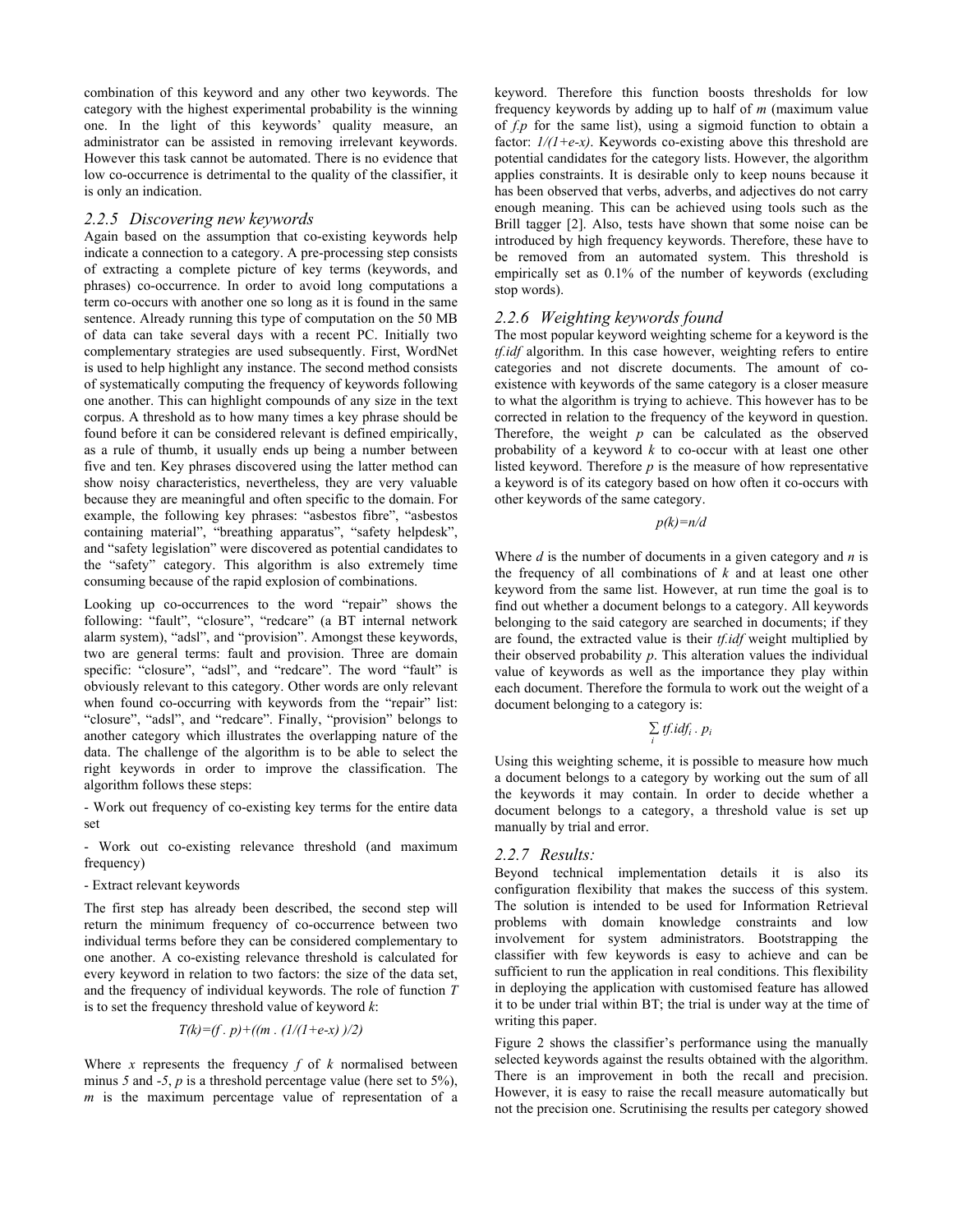that classes that had already many keywords showed little improvement, and were more prone to noise, whereas categories with few keywords tended to easily pick relevant keywords. Therefore the automation works fine until the recall level reaches about 90%, beyond this stage, recall will still improve but only to the detriment of precision. Other improvements can be achieved by lowering the relevance threshold and selecting keywords manually.

### **3. Conclusion**

Customer self-helps will continue to be the focus of any customer contact centres in order to reduce their costs. This paper outlines a vision and presented a hybrid ontology/keyword matching approach. An internal trial is under way within BT at the time of writing this paper. It indexes a large database of technical content together with quality, provision, and health and safety information. This technical data is only accessible to BT engineers.

We are also developing other software which provides smooth flow from customer self-help to operator's assisted self-help based on the semantic web technology. We believe call centre information search is a different kind of search. The current technology used by major global search engine companies such as Google [10] would not be suited and an ontology based semantic indexing is a promising alternative.

There is scope to improve both parts of the system, and there is even a promising synergy in this hybrid system. The ontology is extremely useful to provide a view of the final classification. The keyword matching indexing has a keyword discovery algorithm that can benefit the ontology. Therefore the future research is looking at ways of simplifying the introduction of meta data automatically. Disambiguated semantic information is the only way to push the quality of Information Management applications. The representation of meta data has to be kept in an ontology and populated automatically or semi-automatically. The algorithm described here can help suggest keywords that can enhance an ontology that has been partially populated already.



Also using reasoning languages such as OWL combined with powerful Ontology browsing techniques it will be even possible to make sensible connections that had to be made manually before. Inferring information will further automate maintenance of future Information Search technology.

The main attraction of the semantic web will be to help uncover new sources of information that are relevant to end users. However, using this information is challenging because there is no data quality checks. By providing information through the semantic web, corporate institutions must accept responsibility for content even when it is provided by third party entities. In order to adopt the semantic web, reliable data quality checks will have to be available. This includes challenges such as traceability, or the ability to update superseded information.

The benefit between a self-service application and the semantic web can be reciprocal. On one hand information endorsed by corporate institutions and on the other an information structure built and understood by users. Ultimately the semantic web is the missing link between users and the information they need. However it is not clear how end users will use this tool to help sort their problems themselves. Should users take a pro-active role in filtering out dated information, should they contribute to the semantic web for their benefit and for their peers? Or should selfservice applications use the semantic web to automatically provide support to customers without seeking contribution?

The philosophy of the semantic web is to rely on communal work. The contribution of each and everyone helps towards the overall structure of information. New possibilities are added when new contributions are validated (e.g. through statistical relevance), also, some connections can be discarded when support is discredited or no longer compelling. The semantic web has to prove that it can organise contribution to the benefits of all. Issues such as quality and validity of information also have to be addressed to help provide a network can classify and search data using models that are closer to our own way of mentally representing information.

# **4. REFERENCES**

- [1] Bradshaw D. Web self-service empowering customers while saving money, Ovum Report, December, 2004
- [2] Brill E. http://research.microoft.com/users/brill
- [3] Case S., Assadian B., Ducatel G., and Thint M. IIM Report on Contact Centres. BT Group Internal Report.
- [4] Case S., and Thint M. Information management assistants for enterprise workers, BTTJ Vol 21, No 4, 2003
- [5] Cui Z., Ducatel G., Thint M., Assadian B., and Azvine B. Towards Automated Customer Self-Help, BT Technological Journal Vol 24, No1, 2006
- [6] Cui Z., Tamma V., and Bellifemine L. Ontology Management in Enterprises, BT Technological Journal Vol 17, No4, 1999
- [7] Ducatel G., and Nürnberger A. iArchive: an Assistant to Help Users Personalise Search Engines. In Enhancing the Power of the Internet, Masoud Nikravesh, Ben Azvine, Ronald Yager, Lotfi Zadeh (Eds), pp 351-362, Springer-Verlag, 2004
- [8] Fagin R., Kumar R., McCurley K. S., Novak J., Sivakumar D., Tomlin J. A., and Williamson D. P.